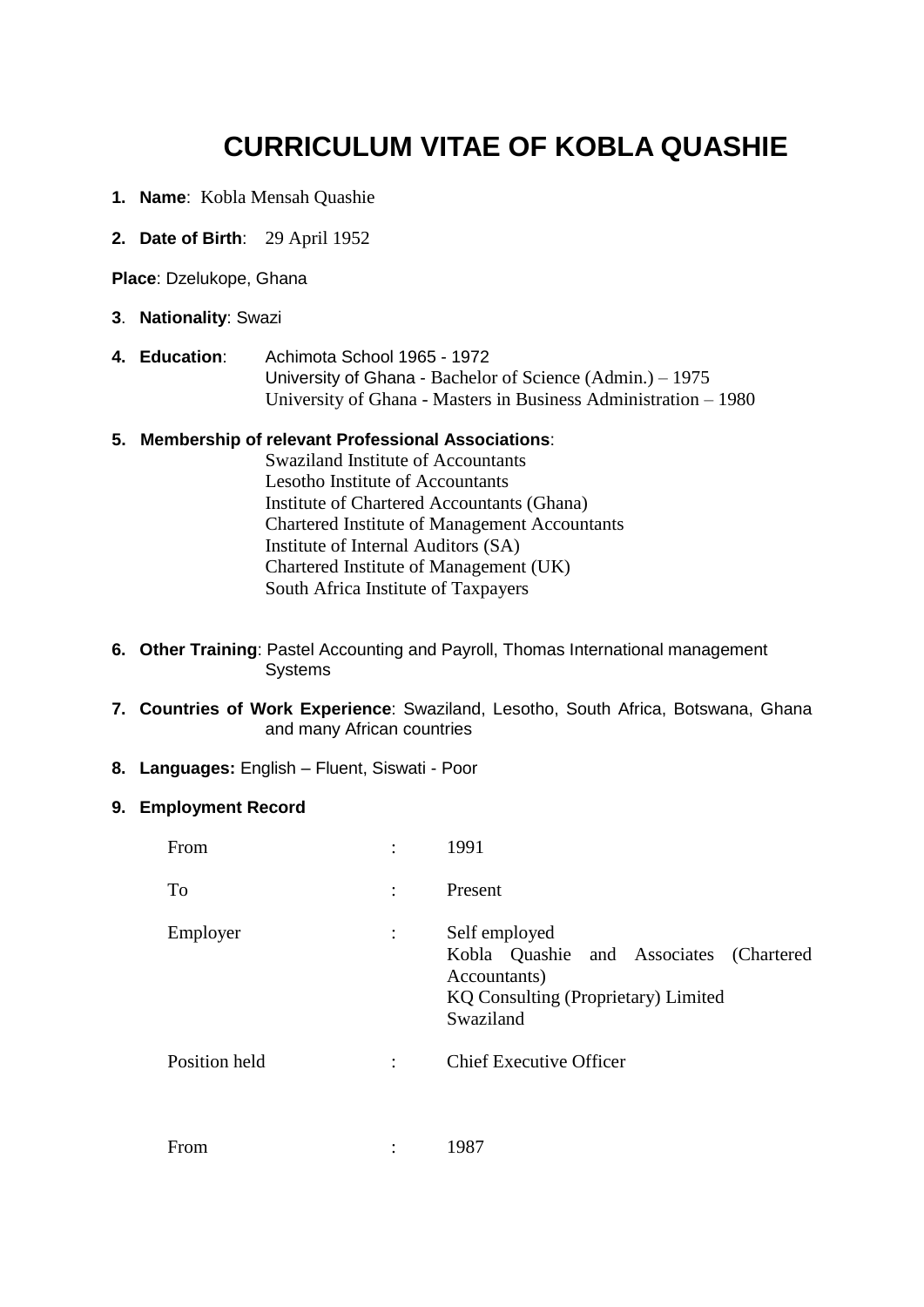| To             | $\vdots$       | 1991                                                                                                       |
|----------------|----------------|------------------------------------------------------------------------------------------------------------|
| Employer       | $\ddot{\cdot}$ | Dlamini Ndallahwa and Company (Chartered<br>accountants)<br>Ndallahwa (Proprietary) Limited<br>Swaziland   |
| Positions held |                | Partner and Managing director                                                                              |
| From           |                | 1987                                                                                                       |
| To             |                | 1983                                                                                                       |
| Employer       | $\ddot{\cdot}$ | Ndallahwa<br>Company<br>(Chartered)<br>and<br>Accountants)<br>Ndallahwa (Proprietary) Limited<br>Swaziland |
| Positions held | ÷              | Practice Manager and Managing director                                                                     |
| From           |                | 1980                                                                                                       |
| To             | $\ddot{\cdot}$ | 1987                                                                                                       |
| Employer       | $\ddot{\cdot}$ | University of Swaziland, Department<br>of<br>Accounting, Swaziland                                         |
| Positions held |                | Lecturer, Faculty Tutor and Acting Dean                                                                    |
| From           | $\ddot{\cdot}$ | 1981                                                                                                       |
| To             |                | 1981                                                                                                       |
| Employer       | $\ddot{\cdot}$ | University of Zimbabwe, Faculty of Accounting,<br>Zimbabwe                                                 |
| Position held  |                | <b>Visiting Lecturer</b>                                                                                   |
| From           |                | 1980                                                                                                       |
| To             |                | 1980                                                                                                       |
| Employer       | $\ddot{\cdot}$ | Regional<br>Development<br>Greater<br>Accra<br>Corporation, Ghana.                                         |
| Position held  |                | Chief Accountant and company secretary                                                                     |